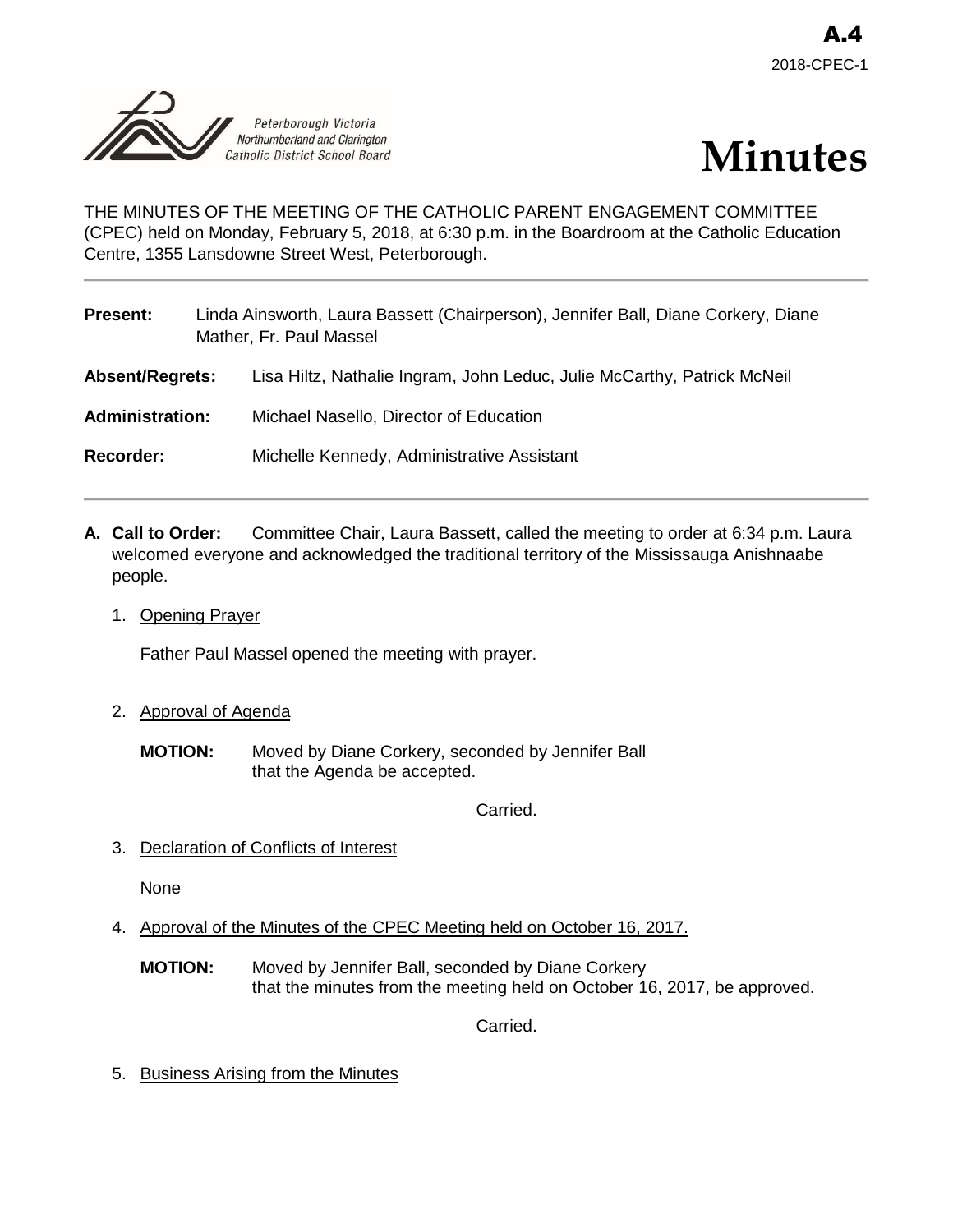None

#### **B. Recommended Actions/Presentations:**

### 1. General Assembly Planning – Jennifer Kolari Presentation – November 8, 2017 – Debrief

Michael Nasello invited the committee to comment on the November 8, 2017, presentation by Jennifer Kolari. The committee shared their ideas about the evening. The feedback received by the committee members, on that evening and since, has been positive. The speaker's message was well received and she gave a good balance of information with a humorous approach. The structure of the evening was discussed. Perhaps in future more time might be given for mingling and snacks, either before or after the speaker or at an intermission, if appropriate. It was felt that the structure and attendance at the event was satisfactory but could be better. There was discussion about the possibility of online streaming future events, budget permitting, to enable more families to participate from where they are. Travelling to Peterborough could be a barrier for some parents.

#### 2. Financial Update

Michelle Kennedy reported that there is \$8,500 available for projects. This money was budgeted for the OAPCE membership fees and for attendance of 10 parents (5 committee members and 5 from the Catholic School Councils) to attend the OAPCE conference. It was noted that funds for parents to attend the Parents for French Conference may be requested from this budget line, which was previously approved by the Board of Trustees.

There are also sufficient funds budgeted for the Appreciation Dinner. Last year the dinner and gifts cost approximately \$4,700 and the same amount is available this year.

Michael Nasello reported that the Regional PRO Grant application resulted in \$7,500 being awarded for speaking projects. \$3,500 of this grant has gone to payment for Jennifer Kolari. There was discussion about how the balance could be spent.

#### 3. Catholic School Community Profiles

Michael Nasello reported that a memorandum has been sent from the Office of the Director to Catholic School Chairpersons with the procedures on completing the Catholic School Community Profile. This process will inform the Board on needs and specific characteristics of school communities. Catholic School Councils have been instructed to take time in their Catholic School Council Meetings to complete the survey as a group.

#### 4. Policy Update

Michael Nasello spoke to the committee about the process of policy review and reported that there is a new directional policy for student transportation that will be coming to the Board for approval at the end of February. The new policy proposes to adopt revised thresholds of walking distances for primary students to align with our coterminous boards' walking distances. The differences between our board and the other boards have made it difficult for STSCO to navigate customer service. A lot of feedback has been received to date with regard to the changes. Parents are encouraged to review the proposed policy and make comments via the board website if they have not already done so.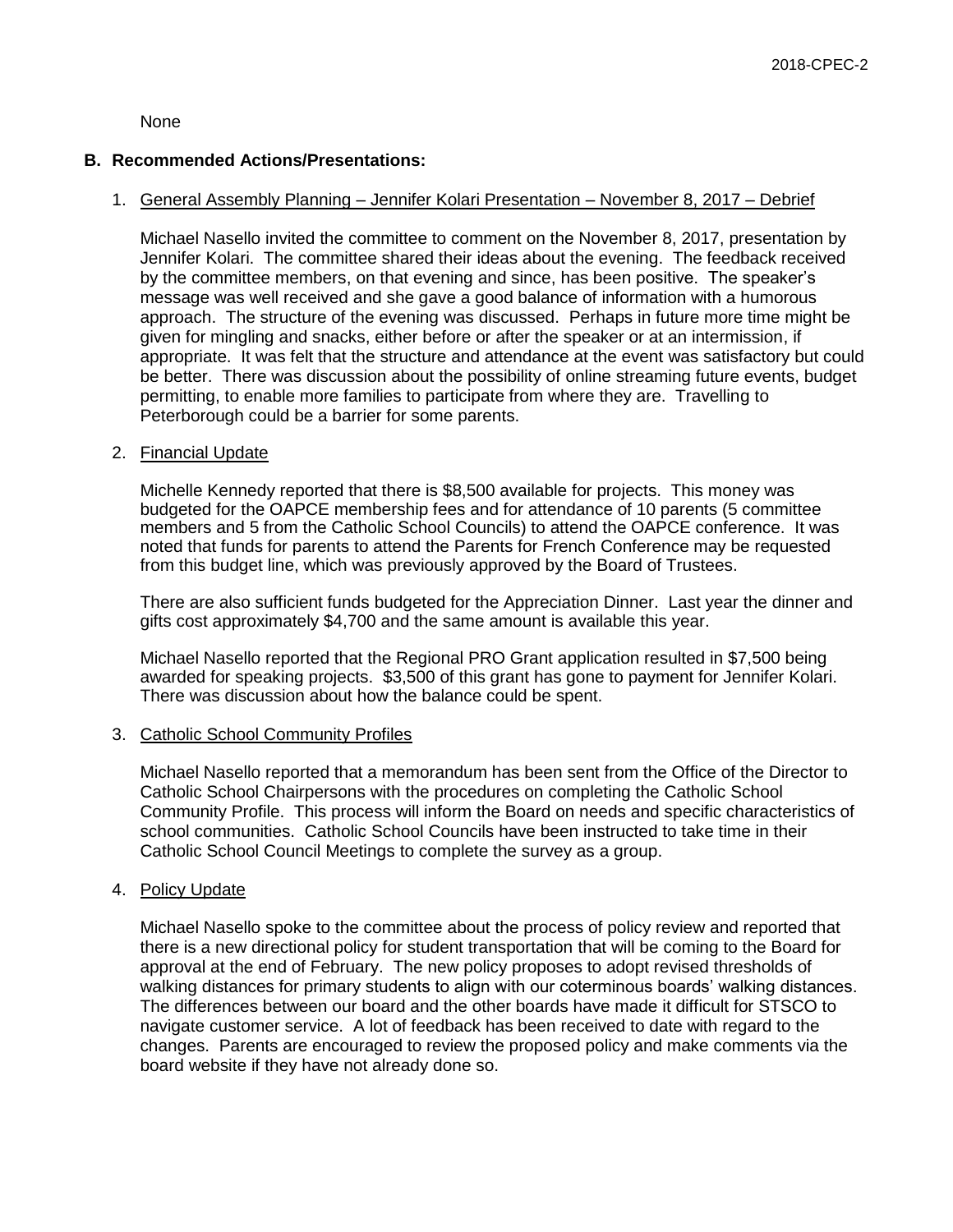### 5. Catholic School Council Visit Planning

Laura Bassett and Diane Corkery have contacted and will be visiting the St. Mary Secondary Family of Schools to give the presentation at the Catholic School Council meeting.

The presentation that was prepared and reviewed at the last meeting will be shared with all of the committee members. The final version, which will be on the Board template will be shared by Michelle Kennedy.

### 6. Social and Recognition Evening – Planning for May 16, 2018

The committee engaged in discussion about the Social and Recognition Evening scheduled for May 16, 2018.

Suggestions for guest speakers were discussed. Michael Nasello will approach Greg Rogers, who was an early builder of the Catholic Graduate Expectations.

There was discussion about the format of the agenda for the evening and having the group be interactive rather than coming and sitting for dinner and then awards. The committee would like to see the awards be given out to groups at the end of the evening rather than calling up individual schools. This format will allow more time for presentation/guest speaker. The idea of having finger foods and dessert bar rather than a sit down dinner was discussed. It was felt that this could be more manageable for the culinary students and will provide more opportunity for attendees to interact and network.

There was discussion about the type of gifts to be handed out and how that could be facilitated. Michelle Kennedy will investigate some gift ideas and contact the committee. It was decided that a gift will be given to each council member, whether in attendance or not, to be taken back to the school by the principal. With this in mind, it was suggested that an appropriate gift be purchased within a total budget of \$2,500.

# **C. Information Items:**

#### 1. Update on Ontario Association of Parents for Catholic Education

Michael Nasello reported that the Board would not be renewing its membership to OAPCE for the 2017-18 school year. It was noted that there is now a new president, treasurer and secretary on the Board for OAPCE.

#### 2. Renewing the Promise Update

Michael Nasello reported to the committee that on November 14 and 15, 2017, a team of 14 from PVNC comprised of staff, clergy, parents, trustees, and student trustees attended a symposium in Toronto. The discussions were focused on Catholic Education. The themes of the discussions were summarized and will inform the writing of the next direction-setting pastoral letter entitled 'Renewing the Promise'.

The importance of coming together in faith to express support for Catholic Education in this election year was also discussed. A campaign by the Ontario Catholic School Trustees' Association entitled 'Together in Faith' [\(http://www.togetherinfaith.ca\)](http://www.togetherinfaith.ca/) invites supporters to sign on to the Website to enumerate support for Catholic Education.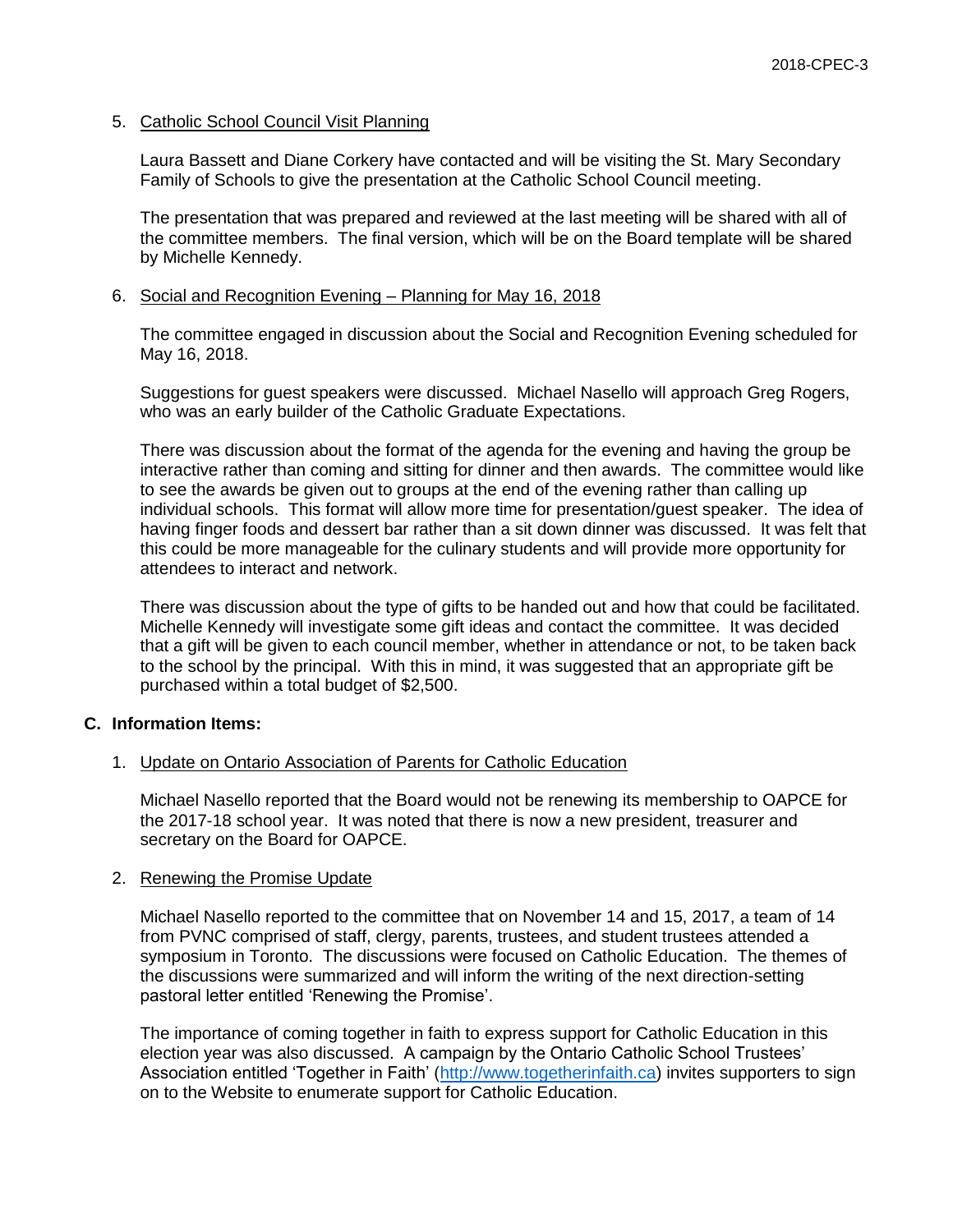3. Faith and Equity Committee – April 26, 2018

Michael Nasello stated that the Faith and Equity Committee terms of reference allow for a parent representative to attend its meetings. The next meeting will take place on April 26, 2018, at the Catholic Education Centre. If there is a committee member interested, please contact Michelle Kennedy.

#### 4. Committee Member Updates

Committee members were invited to share information. The following individuals gave verbal reports:

Diane Corkery– Reported that their school council was pleased with the turnout of 29 people who came to hear guest speaker, Paul Davis in November.

Linda Ainsworth – Reported that this has been a busy year so far as a trustee. Interesting seminar at the OCSTA Conference where the trustees were the first gathering to meet the new Minister of Education. The conference had some very timely sessions and the networking was valuable. Linda announced that at the OCSTA Annual General Meeting Michelle Griepsma will be running for Vice President of the OCSTA.

Jennifer Ball – Reported that St. Joseph, Bowmanville will be having their first Dance-a-thon fundraiser this week. Their school is trying to raise money for more ipads and chromebooks.

Michelle Griepsma – talked about changes that will take place with respect to Municipal Elections this year. There will be an information event hosted by our Board in the spring which will be open to the public for those who are interested in running in the election. More information will be shared when it is available.

Father Paul Massel – is enjoying his role as the connection of the Diocese and School Board. This work is very encouraging and there is lots of work to be proud of. The Rosary program is doing well and flourishing. He reported that he will be travelling to the Philippines on a medical brigade with Peterborough area doctors and nurses.

Diane Mather – reported that the Board is celebrating that Frank Bradica, Principal at St. Mother Teresa in Courtice, will be receiving an Outstanding Principal Award from the Learning Partnership. All of the Principals have taken part in Indigenous Cultural Competency training.

Michael Nasello – reported that he has finished the circle of meetings with all of the indigenous groups in our Board jurisdiction. The Bishop accompanied him at these meetings and remains committed to ongoing communication. Michael also reported that Math Olympics will take place at the board office in the spring. A robotics event that was held earlier this year was very successful. Deeper learning work is expanding to eighteen of our schools in the Board.

It was noted that he will be having more meetings with municipal leaders and will also meet with MPPs about the proximity of the Cannabis dispensaries to schools as marijuana becomes legalized later this year.